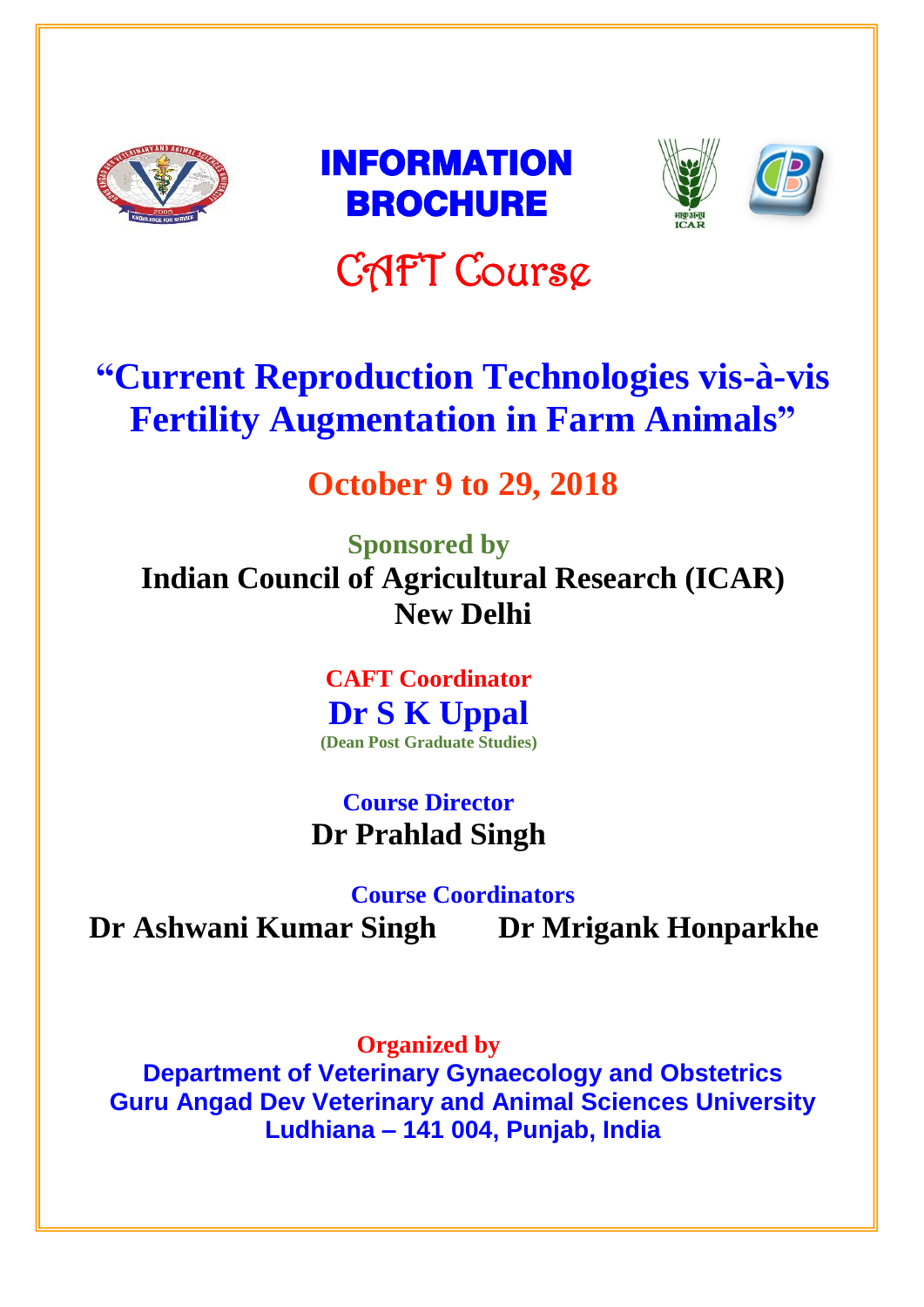## CAFT Course

## **"Current Reproduction Technologies vis-à-vis Fertility Augmentation in Farm Animals"**

Perseverance of fertility is an integral component of profitable dairy enterprise. Reproductive technology is employed not only as a diagnostic tool in the routine clinical work, but also for disease diagnosis, herd and clinical research management in a range of species. Various reproductive technologies viz. Artificial Insemination (AI), Ultrasonography, Cryopreservation of gametes and embryo, Synchronization, Superovulation and Embryo Transfer have been a part of on-farm livestock reproductive research. Fertility biomarkers based on proteomics, infrared thermography, immunohistochemistry for steroid receptors, RIA/ELISA, IVF and IVEP etc. are considered most valuable reproduction techniques. A progressive consolidation of fertility augmentation warrants efficient use of these techniques.

#### **OBJECTIVES**

- 1. To impart knowledge about use of different reproductive technologies for improved calf production.
- 2. To provide a platform for scientists to discuss the development of cutting-edge technologies.
- 3. To exposure scientists to different reproductive technologies to fertility augmentation program.

#### **SALIENT COURSE CONTENTS**

CAFT course entitled, "Current Reproduction Technologies vis-à-vis Fertility Augmentation in Farm Animals", will include topics related to following broad headings:

- Current updates on reproductive practices in farm animals;
- Ultrasonography a diagnostic tool for reproductive problems in farm animals;
- Doppler ultrasound imaging of reproductive organs of farm animals;
- Estrous synchronization protocols and economic attributes;
- Cytobrush technique in evaluating uterine health;
- Histopathological procedures in farm animal reproduction;
- Semen collection and vaginal cytology in farm animals;
- Role of seminal plasma proteins in semen fertility;
- Analysis of antisperm antibodies through ELISA;
- Nuclear Magnetic resonance: A diagnostic tool to evaluate fertility of semen;
- Detection of semen proteins through SDS-PAGE and Western Blotting;
- Procedures of fetotomy;
- Advances in reproductive biotechnology of farm animals;
- Embryo biotechnology in livestock;
- Oocyte aspiration, ovum pick-up and IVM procedures in dairy animals;
- Extension services in dissemination of reproductive technologies to end users;

#### **VENUE AND DURATION**

The CAFT course will be organized at Department of Veterinary Gynaecology and Obstetrics, College of Veterinary Science, Guru Angad Dev Veterinary and Animal Sciences University, Ludhiana. The duration of the training will be of 21 days from 9-29 October, 2018.

#### **ELIGIBILITY**

All teachers / scientists having MVSc degree and working not below the rank of Assistant Professor in the State and Central universities / ICAR institutions, KVKs.

#### **APPLICATION SUBMISSION**

Applications are invited from eligible candidates in the given format and should be sent through proper channel to the Course Director. Forms are also available on the Institute's website ([www.gadvasu.in\)](http://www.gadvasu.in/). Advance copy may be sent through email to Course Director for early registration. The last date for receiving nominations is 16 August, 2018.

#### **SELECTION AND CONFIRMATION OF PARTICIPANTS**

The total number of participants will be as per the approval of ICAR. A list of candidates will be prepared as per the criteria laid for the course and will be displayed in the University website along with the intimation to the selected participants through email.

#### **TRAVEL, BOARDING AND LODGING**

Traveling expenses may be reimbursed on actual basis as per the entitlement of the scientist/teacher who attends the training and the participant should produce money receipts/ tickets in support of claim. The participants are requested not to bring any family member with them. CAFT will bear travel expenses of trainees by the shortest route as per their entitlement for class of travel, which however is restricted maximum to AC II class by rail excluding Rajdhani express. The candidates are advised to make their travel reservations well in advance.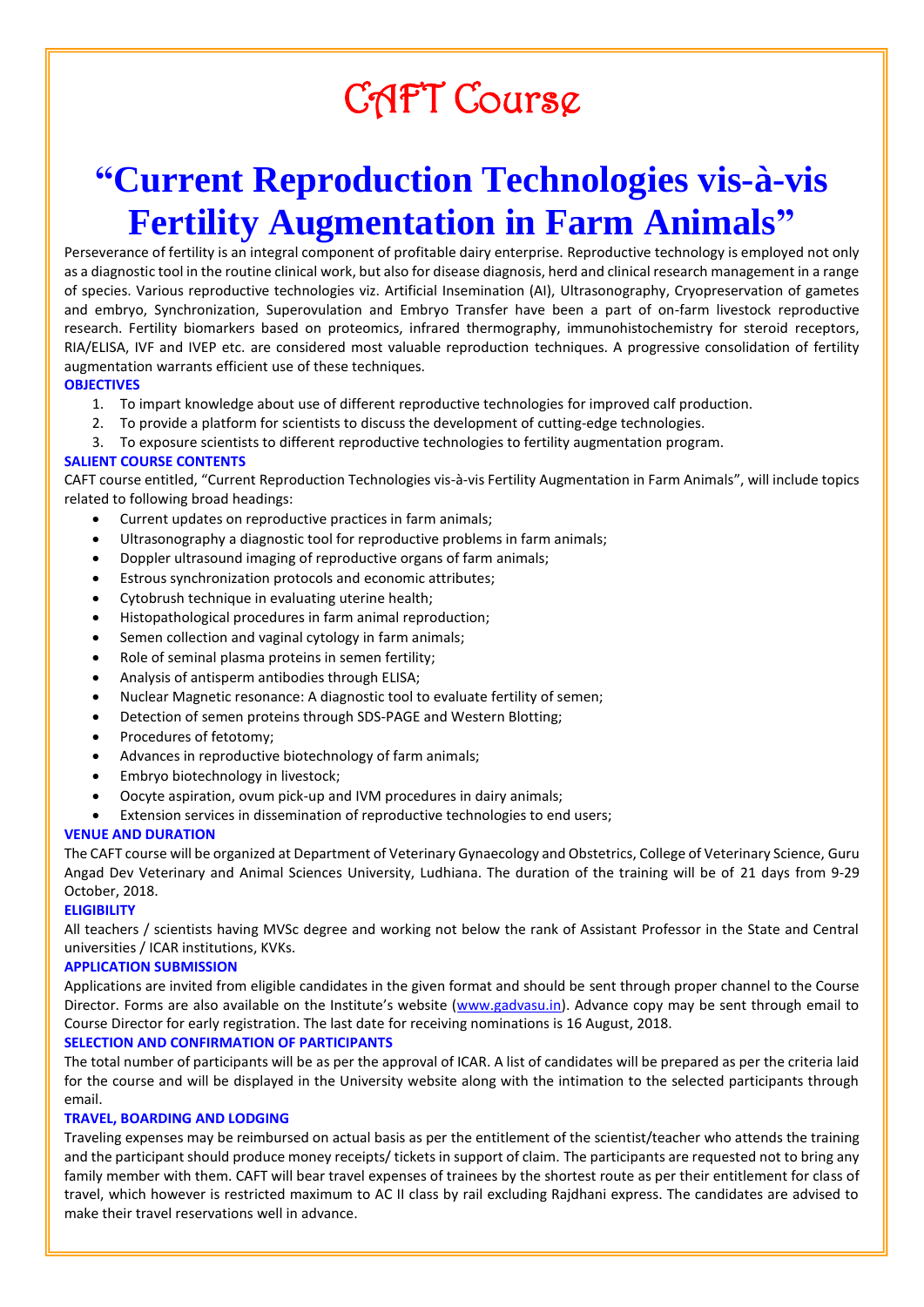The participants will be accommodated in the Scientist Home at Guru Angad Dev Veterinary and Animal Sciences University, Ludhiana.

#### **HOW TO APPLY**

Online application could be made by registering on the web portal as candidate at http://cbp.icar.gov.in/HomePage.aspx by selecting the said training course.

#### **HOST INSTITUTE**

Guru Angad Dev Veterinary and Animal Sciences University, was established at Ludhiana in 9 August, 2005 and it started functioning from 21 April 2006 for promoting livestock production, health and prevention of the disease(s) through integrated teaching, research and extension programme(s). Department of Veterinary Gynaecology and Obstetrics, Guru Angad Dev Veterinary and Animal Science University (GADVASU) Ludhiana is the Centre of Advanced Faculty Training (CAFT) under the auspices of Indian Council of Agricultural Research (ICAR, New Delhi). The department has an adequate facility for the conduct of a CAFT course along with the facility of a dairy farm and well established Semen Centre. This department has well trained scientists having vast experience in the field of animal reproduction. Almost all faculty members have visited / worked in universities abroad for their PhD/Post Doc/Visiting scientist/ research collaboration. This department has about 10 ongoing research projects in hand. Experienced faculty is already engaged in organizing various training programs under CAFT, refresher courses for veterinary officers and farmers. University has a good number of vehicles for transportation. All the University class rooms/ seminar rooms are equipped with latest teaching aids.

The University is located in the central part of Ludhiana having a distance of 100 Km from Chandigarh, 320 Km from Delhi and 160 Km from the historic place Golden Temple Amritsar. The climate during October is pleasant with maximum temperature of 32℃ and minimum temperature of 15℃. The Railway station and Bus stand are approximately 5 km from the University campus.

| <b>IMPORTANT DATES</b>                                       |                                  |  |  |  |  |  |  |  |
|--------------------------------------------------------------|----------------------------------|--|--|--|--|--|--|--|
| Last date for receipt of nomination (Through Proper Channel) | 16 August 2018                   |  |  |  |  |  |  |  |
| Intimation of Selection                                      | 31 August 2018                   |  |  |  |  |  |  |  |
| Last date of confirmation from Participants                  | 15 September 2018                |  |  |  |  |  |  |  |
| <b>CAFT Coordinator</b>                                      |                                  |  |  |  |  |  |  |  |
| Dr S K Uppal                                                 |                                  |  |  |  |  |  |  |  |
| Dean Post Graduate Studies                                   |                                  |  |  |  |  |  |  |  |
| Guru Angad Dev Veterinary and Animal Sciences University     |                                  |  |  |  |  |  |  |  |
| Ludhiana -141 004, Punjab                                    |                                  |  |  |  |  |  |  |  |
| <b>COURSE DIRECTOR</b>                                       |                                  |  |  |  |  |  |  |  |
| Dr Prahlad Singh                                             |                                  |  |  |  |  |  |  |  |
| Professor-cum-Head                                           |                                  |  |  |  |  |  |  |  |
| Department of Veterinary Gynaecology and Obstetrics          |                                  |  |  |  |  |  |  |  |
| Email: hodvgo@gmail.com, Mob. +91-161-2414003                |                                  |  |  |  |  |  |  |  |
| <b>COURSE COORDINATORS</b>                                   |                                  |  |  |  |  |  |  |  |
| Dr Ashwani Kumar Singh                                       | Dr Mrigank Honparkhe             |  |  |  |  |  |  |  |
| <b>Assistant Professor</b>                                   | Gynaecologist                    |  |  |  |  |  |  |  |
| Email: assengar2001@yahoo.co.in                              | Email: honparkhem@rediffmail.com |  |  |  |  |  |  |  |
| Mob. +91-9815752049                                          | Mob. +91-9417019974              |  |  |  |  |  |  |  |